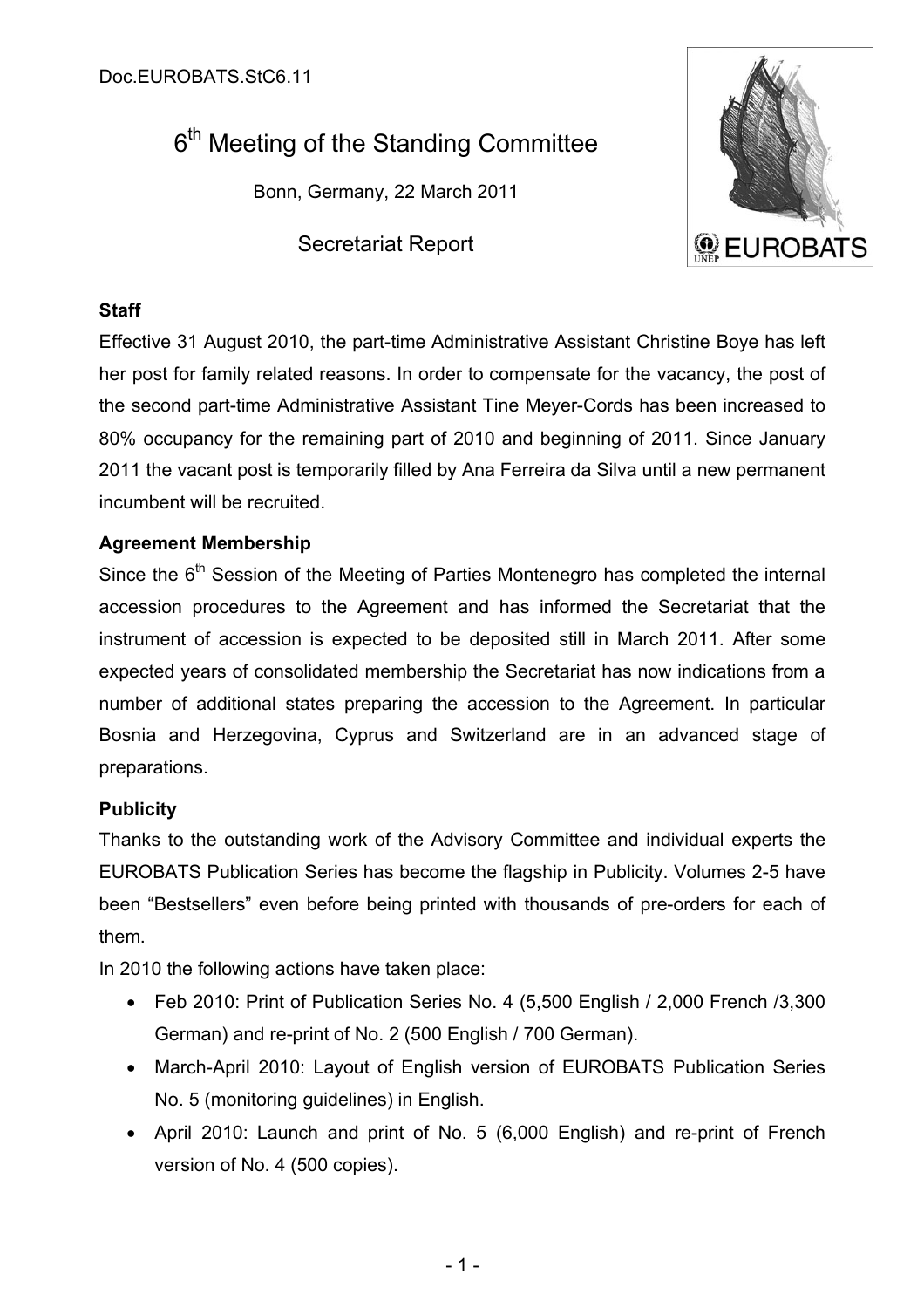The Forestry leaflet has so far been produced in three national versions by Ireland, Italy and Denmark.

In 2010 the Czech Republic has produced a printed Czech version of Publication Series No. 2 and is planning Czech versions for the following volumes as well.

Further re-prints of some of the above listed publications are ongoing in order to meet the continuing, actually still increasing demand.

The European Bat Night continues to be successful and still be growing every year again all over the Agreement area. The secretariat continues to make available the posters.

The Secretariat can also report that the Agreement excites continuing public interest resulting in requests for TV, Radio as well as Newspaper reports and interviews.

### **Year of the Bat**

On the last day of the EUROBATS MoP6, the "Year of the Bat 2011 – 2012", a joint CMS/EUROBATS awareness-raising campaign, was officially launched.

In the three months the campaign has been in operation, we have outlined a global campaign strategy, initiated strong working relationships with key partners, developed the Year of the Bat website, generated positive press coverage worldwide and created initial promotional material.

The campaign has also attracted new partners in important regions outside Europe, including the US, Philippines, South America and Australia.

Key developments and successes of the Year of the Bat campaign to date include:

 **Media** – The campaign has so far issued 3 press releases on 1) the threat of forest fires in Russia to bats (Aug), 2) the Year of the Bat launch (Sept) and 3) European bats' meeting UN biodiversity targets (Oct), all of which were picked up by Reuters and other news services. The press releases received wide media coverage. In particular, the Year of the Bat launch earned extensive global media coverage.

Additional media activities include interviews given to BBC and Deutsche Welle radio. After EUROBATS' participation in the North American Society for Bat Research symposium (27-30 Oct), the Year of the Bat was covered online in Popular Science (*Bat Researchers: Please pay attention to us after Halloween,* 31/10/2010), a widely read US science magazine. The international initiative the Economics of Eco-Systems and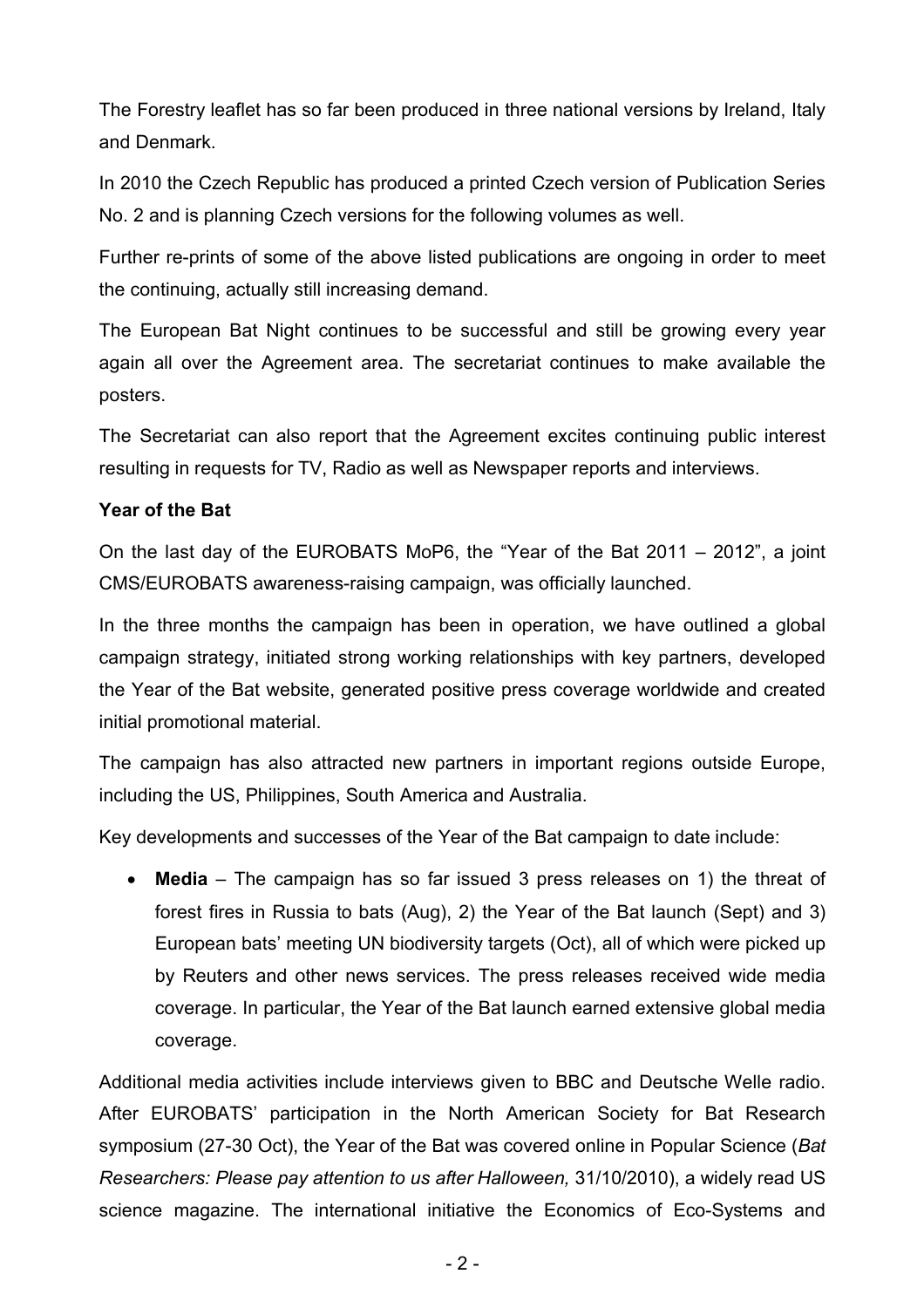Biodiversity (TEEB) has invited Year of the Bat to submit a column on bats and ecosystem services, which has reach 30,000 monthly web visitors and generated new audiences for the campaign as well as additional media coverage.

 **Website and Facebook** – The website has been favourably received by the general public, important target audiences (e.g., high level government staff and academics) and UN colleagues. The website has already attracted almost 22,000 visitors, with a steadily growing daily rate. The Facebook site has equally developed astonishing dynamics receiving daily new entries and followers as well as so far almost 150,000 post views.

Over 1,200 individuals and institutions from all over the world have until now sent messages to the campaign; information gathered shows that the site is appealing to all age groups, including children.

- **Ambassadors** The Year of the Bat now has three honorary ambassadors, who are well known by the general public and/or scientific community around the world. They have all received numerous awards for their scientific work on bat conservation, biology and ecology:
- Dr. Merlin Tuttle (US)
- Prof. Paul Racey (UK)
- Prof. Rodrigo Medellin (Mexico)
	- **Partnerships** In addition to UNEP, CMS and EUROBATS, founding partners of the campaign include the IUCN Bat Specialist Group, Bat Conservation International (US), Bat Conservation Trust (UK), Lubee Bat Conservancy (US) and the World Association of Zoos and Aquariums (WAZA).

Important new partnerships with key organizations, both governmental and nongovernmental, are being discussed, particularly in the US. National partners who have recently come on board include the French Mammal Society (SFEPM), Nature & Biodiversity Conservation Union (NABU)/Germany, the North American Society for Bat Research (NASBR)/US, the Australasian Bat Society and a continuously increasing number of additional bat conservation groups in Europe, Latin America and Australia.

Present steps for the campaign include expanding the website with additional information, generate global "bat community" interaction, producing regular e-bulletins (*Year of the Bat Chat*) and thanks to the substantive voluntary contributions from France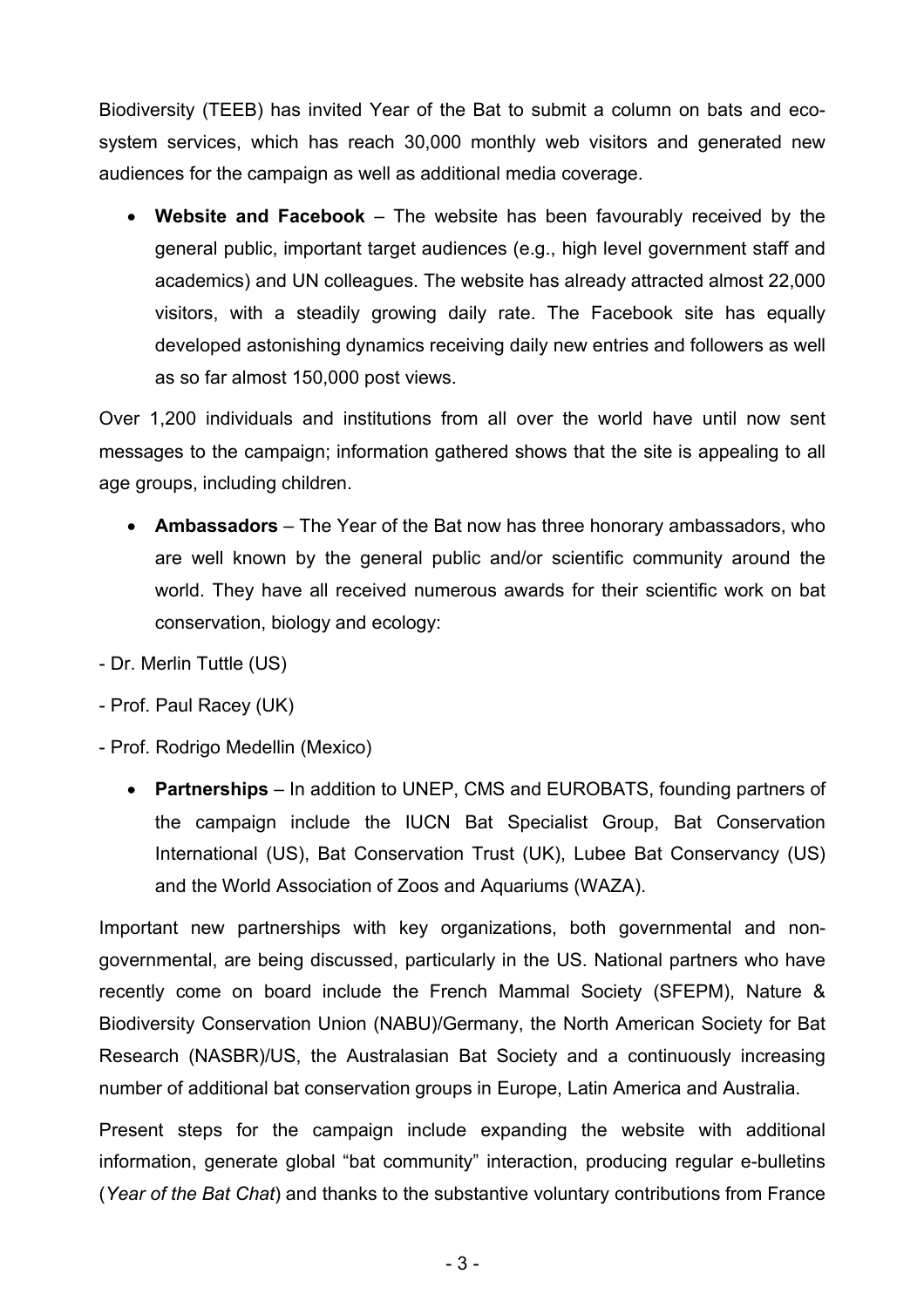and Germany developing further promotional material (e.g., brochure, sticker, postcard series etc.). Other outreach activities are currently under preparation, such as a bat photo/drawing/poetry contest and the development of an educational programme.

#### **Progress on bats in Africa**

For many years already, African countries have expressed strong interest to include bats in their conservation activities and are unanimous in their desire for capacity building activities as a first step. The efforts of CMS and EUROBATS to make this happen have now beard fruit, thanks to excellent co-operation with the United Nations Food and Agriculture Organization (FAO).

FAO is organizing one week capacity building workshops on "Wildlife Health and the Human-Animal-Environmental Interface" in four different regions of Africa, aiming to cover the whole continent. One full day of these workshops will be fully dedicated to bats, their conservation needs as well as the vital ecosystem services they provide.

Supported by CMS and EUROBATS, the first of these workshops has taken place from 22 – 26 November near Johannesburg, South Africa, with the participation of 12 southern African countries.

Tuesday, 23 November, was fully dedicated to bats and the EUROBATS Secretariat has been able to organise an excellent team of South African and European experts who have given lectures on all relevant topics. The local "Gauteng and Northern region Bat Interest Group (GNORBIG, <www.batsgauteng.org.za>) also contributed exciting information about bats and organised life encounters with this fascinating species. The event was of course also used to promote "Year of the Bat" in Africa.

### **Special Projects**

In 2009 – 2010 the Secretariat was able to finance and co-ordinate the following projects through EPI funding.

- 1. Workshop on the development of collaboration between bat workers and public health and veterinarian authorities: Implementation of bat conservation in Ukraine in conjunction with bat rabies.
- 2. Estimation of effects of pesticides on bats, Germany.
- 3. Pond bats (*Myotis dasycneme*) around Saint-Petersburg, Russia.